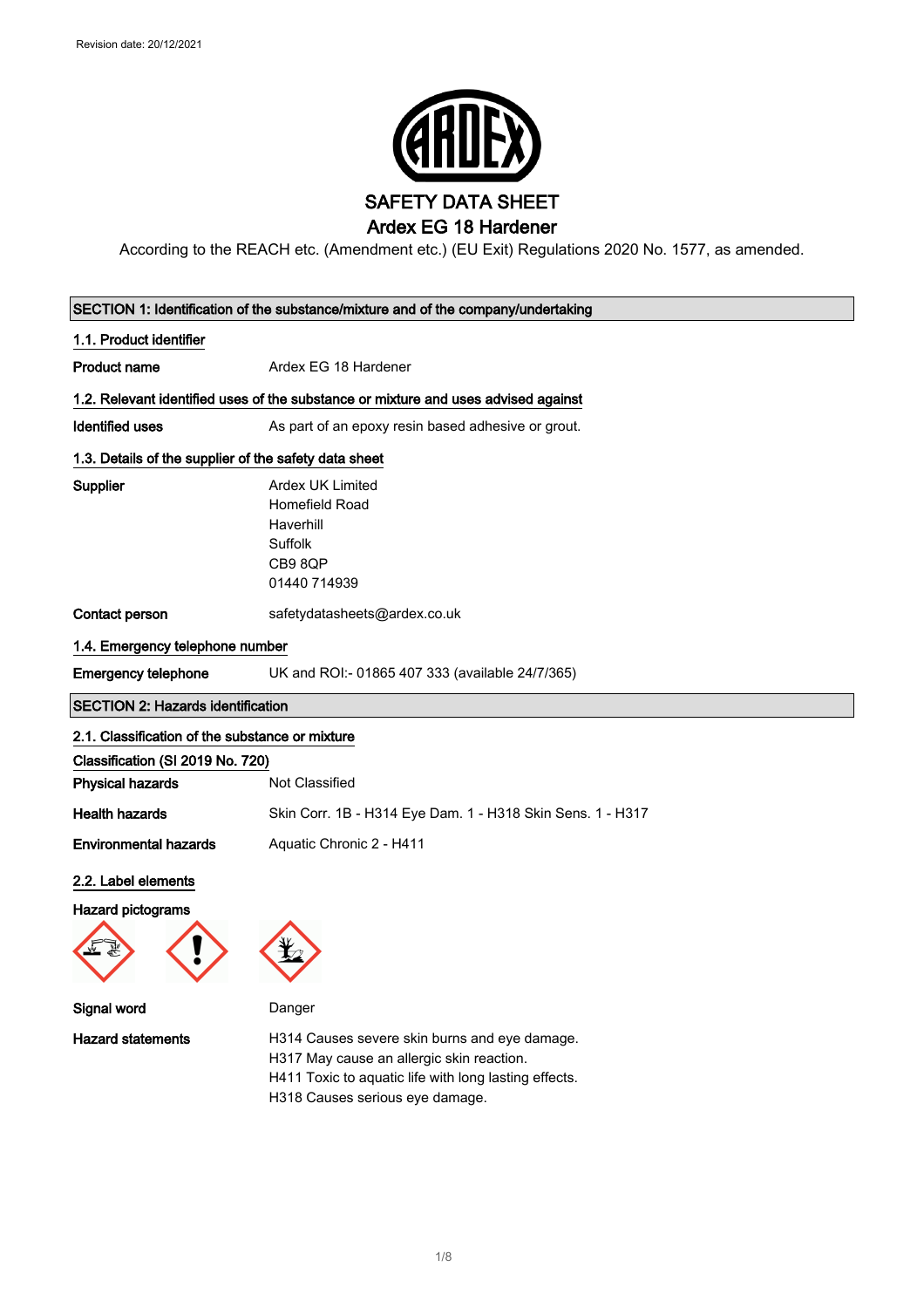| <b>Precautionary statements</b> | P102 Keep out of reach of children.<br>P260 Do not breathe vapour/ spray.<br>P280 Wear protective gloves/ protective clothing/ eye protection/ face protection.<br>P305+P351+P338 IF IN EYES: Rinse cautiously with water for several minutes. Remove<br>contact lenses, if present and easy to do. Continue rinsing.<br>P310 Immediately call a POISON CENTER/ doctor.<br>P501 Dispose of contents/ container in accordance with national regulations. |
|---------------------------------|---------------------------------------------------------------------------------------------------------------------------------------------------------------------------------------------------------------------------------------------------------------------------------------------------------------------------------------------------------------------------------------------------------------------------------------------------------|
| Contains                        | Fatty acids, C18 unsat, dimers, oligomeric reaction products with tall-oil fatty acids and<br>triethylenetetramine, 1,3- Cyclohexanedimethanamine, 3-<br>AMINOPROPYLTRIETHOXYSILANE                                                                                                                                                                                                                                                                     |

| 2.3. Other hazards                                                                                                 |                      |          |
|--------------------------------------------------------------------------------------------------------------------|----------------------|----------|
| <b>SECTION 3: Composition/information on ingredients</b>                                                           |                      |          |
| 3.2. Mixtures                                                                                                      |                      |          |
| Fatty acids, C18 unsat, dimers, oligomeric reaction products<br>with tall-oil fatty acids and triethylenetetramine |                      | 60-100%  |
| CAS number: 68082-29-1                                                                                             |                      |          |
| Classification                                                                                                     |                      |          |
| Acute Tox. 4 - H302                                                                                                |                      |          |
| <b>Acute Tox. 4 - H312</b>                                                                                         |                      |          |
| Skin Irrit. 2 - H315                                                                                               |                      |          |
| Eye Dam. 1 - H318                                                                                                  |                      |          |
| Skin Sens. 1 - H317                                                                                                |                      |          |
| Aquatic Chronic 2 - H411                                                                                           |                      |          |
|                                                                                                                    |                      | 10-30%   |
| 1,3- Cyclohexanedimethanamine                                                                                      |                      |          |
| CAS number: 2579-20-6                                                                                              | EC number: 219-941-5 |          |
| Classification                                                                                                     |                      |          |
| <b>Acute Tox. 4 - H302</b>                                                                                         |                      |          |
| Skin Corr. 1B - H314                                                                                               |                      |          |
| Eye Dam. 1 - H318                                                                                                  |                      |          |
| Aquatic Chronic 3 - H412                                                                                           |                      |          |
| 3-AMINOPROPYLTRIETHOXYSILANE                                                                                       |                      | $1 - 5%$ |
| CAS number: 919-30-2                                                                                               | EC number: 213-048-4 |          |
| Classification                                                                                                     |                      |          |
| Acute Tox. 4 - H302                                                                                                |                      |          |
| Skin Corr. 1B - H314                                                                                               |                      |          |
| Eye Dam. 1 - H318                                                                                                  |                      |          |
| The full text for all hazard statements is displayed in Section 16.                                                |                      |          |
| <b>SECTION 4: First aid measures</b>                                                                               |                      |          |

## 4.1. Description of first aid measures

Inhalation Remove affected person from source of contamination. If breathing stops, provide artificial respiration. Keep affected person warm and at rest. Get medical attention immediately.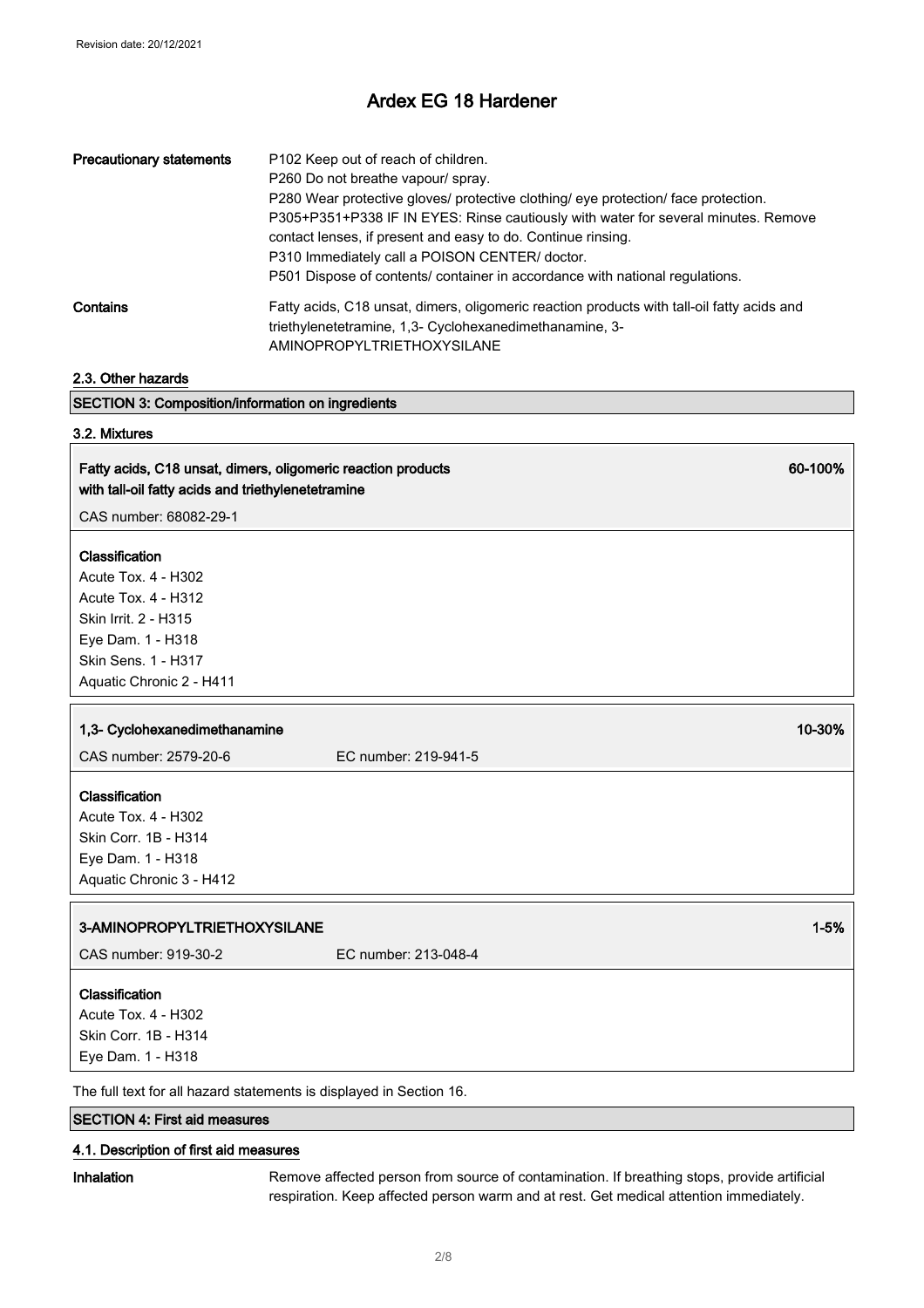| Ingestion                                                  | DO NOT induce vomiting. Get medical attention immediately. Rinse mouth thoroughly with<br>water. Give plenty of water to drink.                                                                                                                                                              |
|------------------------------------------------------------|----------------------------------------------------------------------------------------------------------------------------------------------------------------------------------------------------------------------------------------------------------------------------------------------|
| Skin contact                                               | Remove affected person from source of contamination. Remove contaminated clothing.<br>Continue to rinse for at least 15 minutes. Get medical attention. Wash skin thoroughly with<br>soap and water. Get medical attention promptly if symptoms occur after washing.                         |
| Eye contact                                                | Remove affected person from source of contamination. Remove any contact lenses and open<br>eyelids wide apart. Continue to rinse for at least 15 minutes and get medical attention.                                                                                                          |
|                                                            | 4.2. Most important symptoms and effects, both acute and delayed                                                                                                                                                                                                                             |
| <b>General information</b>                                 | Get medical attention immediately.                                                                                                                                                                                                                                                           |
| Inhalation                                                 | Gas or vapour may irritate the respiratory system.                                                                                                                                                                                                                                           |
| Ingestion                                                  | Ingestion may cause severe irritation of the mouth, the oesophagus and the gastrointestinal<br>tract.                                                                                                                                                                                        |
| Skin contact                                               | Causes severe burns.                                                                                                                                                                                                                                                                         |
| Eye contact                                                | Causes serious eye damage.                                                                                                                                                                                                                                                                   |
|                                                            | 4.3. Indication of any immediate medical attention and special treatment needed                                                                                                                                                                                                              |
| Notes for the doctor                                       | Treat symptomatically.                                                                                                                                                                                                                                                                       |
| <b>SECTION 5: Firefighting measures</b>                    |                                                                                                                                                                                                                                                                                              |
| 5.1. Extinguishing media                                   |                                                                                                                                                                                                                                                                                              |
| Suitable extinguishing media                               | Extinguish with alcohol-resistant foam, carbon dioxide or dry powder.                                                                                                                                                                                                                        |
| 5.2. Special hazards arising from the substance or mixture |                                                                                                                                                                                                                                                                                              |
| Specific hazards                                           | In case of fire, toxic and corrosive gases may be formed. Thermal decomposition or<br>combustion products may include the following substances: Toxic gases or vapours.                                                                                                                      |
| 5.3. Advice for firefighters                               |                                                                                                                                                                                                                                                                                              |
| Special protective equipment<br>for firefighters           | Wear positive-pressure self-contained breathing apparatus (SCBA) and appropriate protective<br>clothing.                                                                                                                                                                                     |
| <b>SECTION 6: Accidental release measures</b>              |                                                                                                                                                                                                                                                                                              |
|                                                            | 6.1. Personal precautions, protective equipment and emergency procedures                                                                                                                                                                                                                     |
| <b>Personal precautions</b>                                | Wear protective clothing as described in Section 8 of this safety data sheet.                                                                                                                                                                                                                |
| 6.2. Environmental precautions                             |                                                                                                                                                                                                                                                                                              |
| <b>Environmental precautions</b>                           | Avoid or minimise the creation of any environmental contamination.                                                                                                                                                                                                                           |
| 6.3. Methods and material for containment and cleaning up  |                                                                                                                                                                                                                                                                                              |
|                                                            |                                                                                                                                                                                                                                                                                              |
| Methods for cleaning up                                    | Do not touch or walk into spilled material. Collect and place in suitable waste disposal<br>containers and seal securely. Label the containers containing waste and contaminated<br>materials and remove from the area as soon as possible. Flush contaminated area with plenty<br>of water. |
| 6.4. Reference to other sections                           |                                                                                                                                                                                                                                                                                              |
| Reference to other sections                                | For personal protection, see Section 8.                                                                                                                                                                                                                                                      |

# 7.1. Precautions for safe handling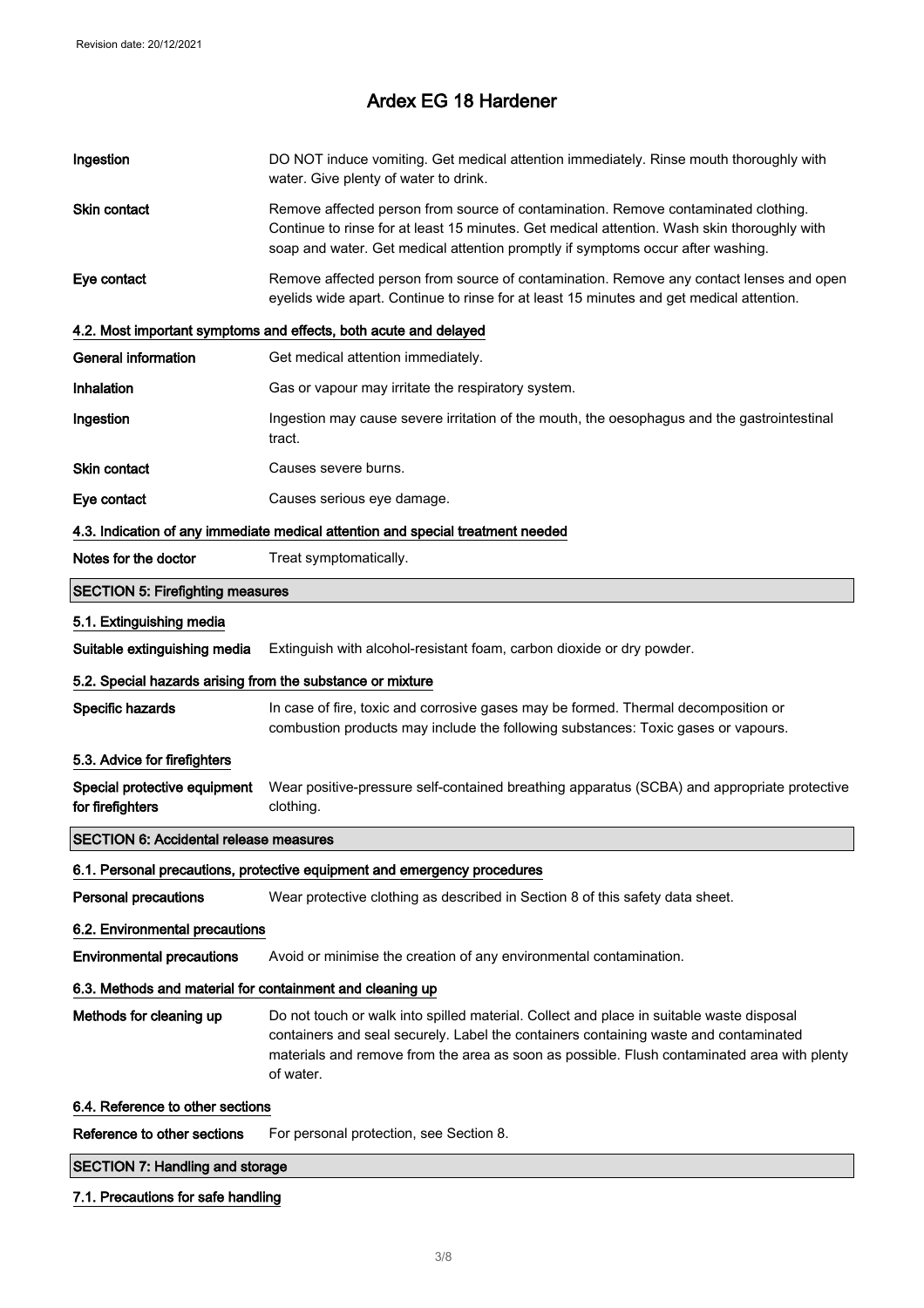| Usage precautions                                                 | Avoid spilling. Avoid contact with skin and eyes.                                                                             |  |
|-------------------------------------------------------------------|-------------------------------------------------------------------------------------------------------------------------------|--|
| 7.2. Conditions for safe storage, including any incompatibilities |                                                                                                                               |  |
| Storage precautions                                               | Store in tightly-closed, original container in a dry, cool and well-ventilated place. Keep only in<br>the original container. |  |
| Storage class                                                     | Corrosive storage.                                                                                                            |  |
| 7.3. Specific end use(s)                                          |                                                                                                                               |  |

| SECTION 8: Exposure controls/Personal protection |
|--------------------------------------------------|
|--------------------------------------------------|

### 8.1. Control parameters

## Occupational exposure limits

The product does not contain any relevant quantities of materials with critical values that have to be monitored in the workplace.

Ingredient comments WEL = Workplace Exposure Limits

#### 8.2. Exposure controls

Protective equipment



| Appropriate engineering<br>controls | Provide adequate general and local exhaust ventilation. Observe any occupational exposure<br>limits for the product or ingredients.                                                                                                                                                                           |
|-------------------------------------|---------------------------------------------------------------------------------------------------------------------------------------------------------------------------------------------------------------------------------------------------------------------------------------------------------------|
| Personal protection                 | The following recommendations are made based on information available for the major<br>chemical component.                                                                                                                                                                                                    |
| Eye/face protection                 | The following protection should be worn: Chemical splash goggles.                                                                                                                                                                                                                                             |
| Hand protection                     | Use protective gloves. Nitrile rubber. Protective gloves should have a minimum thickness of<br>$0.5$ mm.                                                                                                                                                                                                      |
| Other skin and body<br>protection   | Wear appropriate clothing to prevent any possibility of skin contact.                                                                                                                                                                                                                                         |
| Hygiene measures                    | Provide eyewash station and safety shower. Do not smoke in work area. Wash at the end of<br>each work shift and before eating, smoking and using the toilet. Wash promptly if skin<br>becomes contaminated. Promptly remove any clothing that becomes contaminated. When<br>using do not eat, drink or smoke. |
| <b>Respiratory protection</b>       | If ventilation is inadequate, suitable respiratory protection must be worn. Combination filter,<br>type A2/P2.                                                                                                                                                                                                |

## SECTION 9: Physical and chemical properties

#### 9.1. Information on basic physical and chemical properties

| Appearance         | Coloured liquid.                  |
|--------------------|-----------------------------------|
| Colour             | Amber.                            |
| Odour              | Amine.                            |
| <b>Flash point</b> | > 100°C (Non Flammable)           |
| Solubility(ies)    | Not miscible or difficult to mix. |
| <b>Viscosity</b>   | 202 mPa s @ 25°C                  |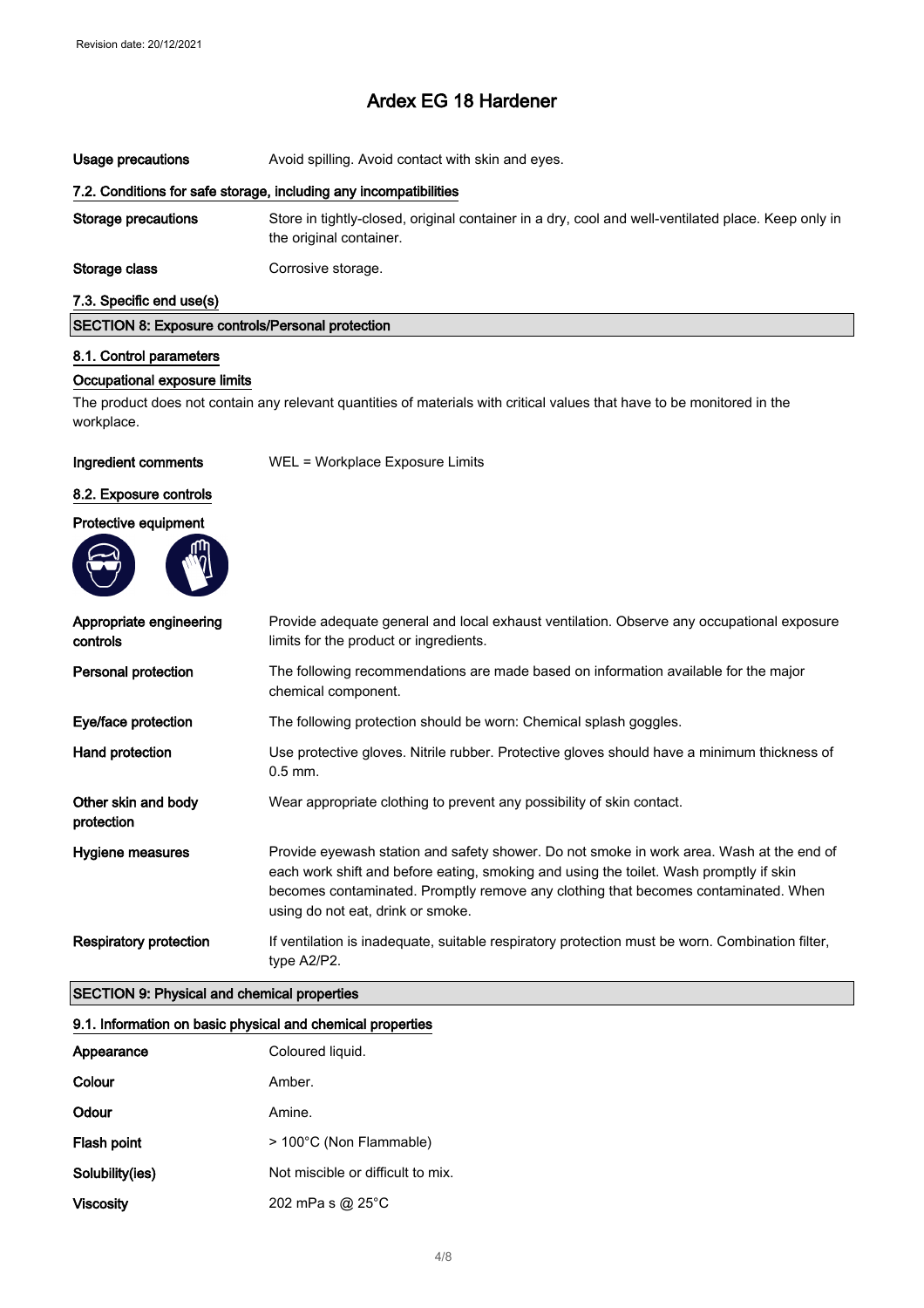#### 9.2. Other information

Other information Not available. SECTION 10: Stability and reactivity 10.1. Reactivity Reactivity No further information available. 10.2. Chemical stability Stability Stable at normal ambient temperatures. 10.3. Possibility of hazardous reactions Possibility of hazardous reactions No dangerous reactions known under normal conditions of use. 10.4. Conditions to avoid Conditions to avoid **Avoid excessive heat for prolonged periods of time.** 10.5. Incompatible materials Materials to avoid **Strong oxidising agents. Alkali metals. Zinc, Nitrates, Peroxide.** 10.6. Hazardous decomposition products Hazardous decomposition products Thermal decomposition or combustion may liberate carbon oxides and other toxic gases or vapours. Oxides of carbon. Oxides of nitrogen. SECTION 11: Toxicological information 11.1. Information on toxicological effects Acute toxicity - oral ATE oral (mg/kg) 3,213.0 Inhalation Vapour may irritate respiratory system/lungs. Ingestion Ingestion may cause severe irritation of the mouth, the oesophagus and the gastrointestinal tract. Skin contact May cause skin irritation/eczema. Eve contact Causes burns. SECTION 12: Ecological information Ecotoxicity No data on possible environmental effects have been found. 12.1. Toxicity Acute aquatic toxicity Acute toxicity - fish LC<sub>50</sub>, 96 hour: 7.07 mg/l, Fish Acute toxicity - aquatic plants LC<sub>so</sub>, 72 hour: 1.25 mg/l, Algae 12.2. Persistence and degradability Persistence and degradability No further relevant information available. 12.3. Bioaccumulative potential Bioaccumulative potential No further relevant information available. 12.4. Mobility in soil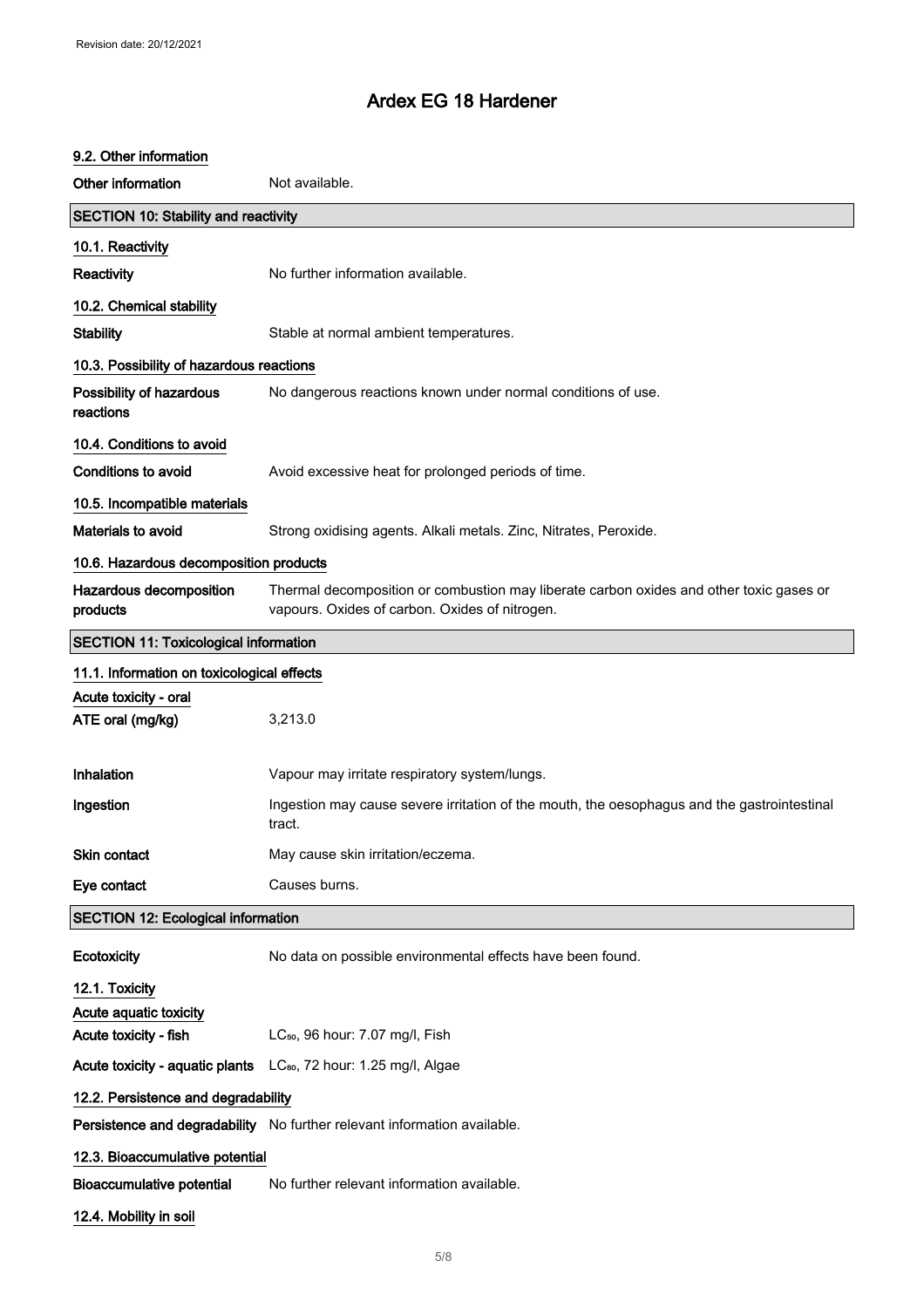| <b>Mobility</b>                            | No further information available.                                                                                                                                                                                                                                                                    |
|--------------------------------------------|------------------------------------------------------------------------------------------------------------------------------------------------------------------------------------------------------------------------------------------------------------------------------------------------------|
| 12.5. Results of PBT and vPvB assessment   |                                                                                                                                                                                                                                                                                                      |
| Results of PBT and vPvB<br>assessment      | This product does not contain any substances classified as PBT or vPvB.                                                                                                                                                                                                                              |
| 12.6. Other adverse effects                |                                                                                                                                                                                                                                                                                                      |
| Other adverse effects                      | Not known.                                                                                                                                                                                                                                                                                           |
| <b>SECTION 13: Disposal considerations</b> |                                                                                                                                                                                                                                                                                                      |
| 13.1. Waste treatment methods              |                                                                                                                                                                                                                                                                                                      |
| <b>Disposal methods</b>                    | Dispose of waste to licensed waste disposal site in accordance with the requirements of the<br>local Waste Disposal Authority.                                                                                                                                                                       |
| <b>Waste class</b>                         | 08 00 00 wastes from the manufacture, formulation, supply and use (MFSU) of coatings<br>(peaints, varnishes. and vitreous enamels), adhesives, sealants and printing inks. 08 02 00<br>Wastes from MFSU of other coatings (including ceramic materials). 08 02 99 Wastes not<br>otherwise specified. |
| <b>SECTION 14: Transport information</b>   |                                                                                                                                                                                                                                                                                                      |
| 14.1. UN number                            |                                                                                                                                                                                                                                                                                                      |
| UN No. (ADR/RID)                           | 2735                                                                                                                                                                                                                                                                                                 |
| UN No. (IMDG)                              | 2735                                                                                                                                                                                                                                                                                                 |
| UN No. (ICAO)                              | 2735                                                                                                                                                                                                                                                                                                 |
| UN No. (ADN)                               | 2735                                                                                                                                                                                                                                                                                                 |
| 14.2. UN proper shipping name              |                                                                                                                                                                                                                                                                                                      |
| Proper shipping name<br>(ADR/RID)          | AMINES, LIQUID, CORROSIVE, N.O.S. (CONTAINS 1,3- Cyclohexanedimethanamine, Fatty<br>acids, C18 unsat, dimers, oligomeric reaction products with tall-oil fatty acids and<br>triethylenetetramine)                                                                                                    |
|                                            | Proper shipping name (IMDG) AMINES, LIQUID, CORROSIVE, N.O.S. (CONTAINS 1,3- Cyclohexanedimethanamine, Fatty<br>acids, C18 unsat, dimers, oligomeric reaction products with tall-oil fatty acids and<br>triethylenetetramine)                                                                        |
| Proper shipping name (ICAO)                | AMINES, LIQUID, CORROSIVE, N.O.S. (CONTAINS 1,3- Cyclohexanedimethanamine, Fatty<br>acids, C18 unsat, dimers, oligomeric reaction products with tall-oil fatty acids and<br>triethylenetetramine)                                                                                                    |
| Proper shipping name (ADN)                 | AMINES, LIQUID, CORROSIVE, N.O.S. (CONTAINS 1,3- Cyclohexanedimethanamine, Fatty<br>acids, C18 unsat, dimers, oligomeric reaction products with tall-oil fatty acids and<br>triethylenetetramine)                                                                                                    |
| 14.3. Transport hazard class(es)           |                                                                                                                                                                                                                                                                                                      |
| <b>ADR/RID class</b>                       | 8                                                                                                                                                                                                                                                                                                    |
| <b>ADR/RID classification code</b>         | C7                                                                                                                                                                                                                                                                                                   |
| <b>ADR/RID label</b>                       | 8                                                                                                                                                                                                                                                                                                    |
| <b>IMDG class</b>                          | 8                                                                                                                                                                                                                                                                                                    |
| ICAO class/division                        | 8                                                                                                                                                                                                                                                                                                    |
| <b>ADN class</b>                           | 8                                                                                                                                                                                                                                                                                                    |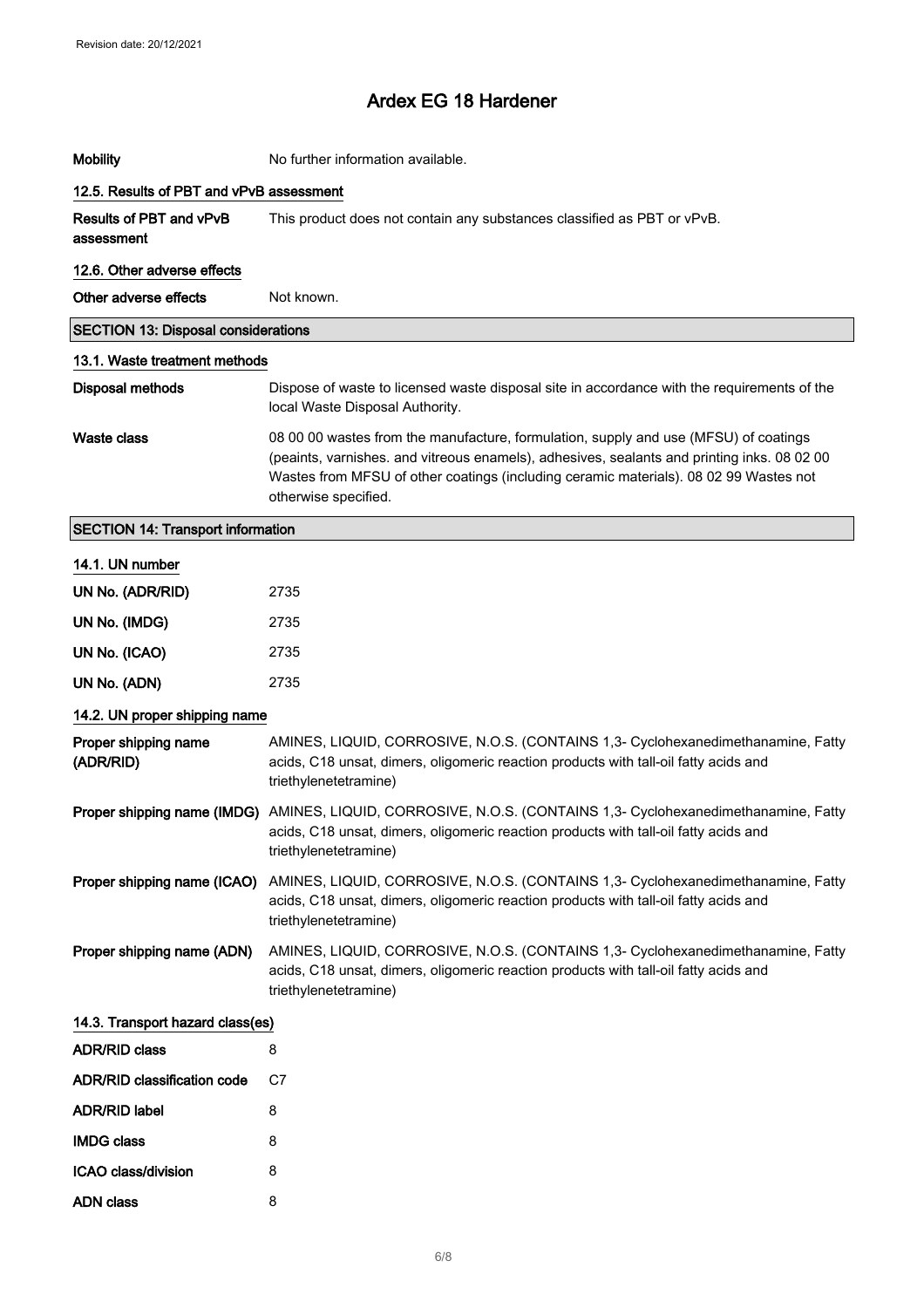### Transport labels



#### 14.4. Packing group

| ADR/RID packing group     | Ш |
|---------------------------|---|
| <b>IMDG packing group</b> | Ш |
| ICAO packing group        | Ш |
| ADN packing group         | Ш |

# 14.5. Environmental hazards

#### Environmentally hazardous substance/marine pollutant



## 14.6. Special precautions for user

| <b>IMDG Code segregation</b><br>group            | 18. Alkalis                                                              |
|--------------------------------------------------|--------------------------------------------------------------------------|
| EmS                                              | F-A. S-B                                                                 |
| ADR transport category                           | 2                                                                        |
| <b>Emergency Action Code</b>                     | 2X                                                                       |
| <b>Hazard Identification Number</b><br>(ADR/RID) | 80                                                                       |
| <b>Tunnel restriction code</b>                   | (E)                                                                      |
|                                                  | 14.7. Transport in bulk according to Annex II of MARPOL and the IBC Code |

# Transport in bulk according to Not applicable. Annex II of MARPOL 73/78

and the IBC Code

## SECTION 15: Regulatory information

## 15.1. Safety, health and environmental regulations/legislation specific for the substance or mixture

Workplace Exposure Limits EH40. CHIP for everyone HSG228. Approved Classification and Labelling Guide (Sixth edition) L131. Safety Data Sheets for Substances and Preparations.

## 15.2. Chemical safety assessment

| <b>SECTION 16: Other information</b> |             |  |
|--------------------------------------|-------------|--|
| <b>Revision comments</b>             |             |  |
| <b>Issued by</b>                     | Head of R+D |  |
| <b>Revision date</b>                 | 20/12/2021  |  |
| <b>SDS number</b>                    | 20660       |  |